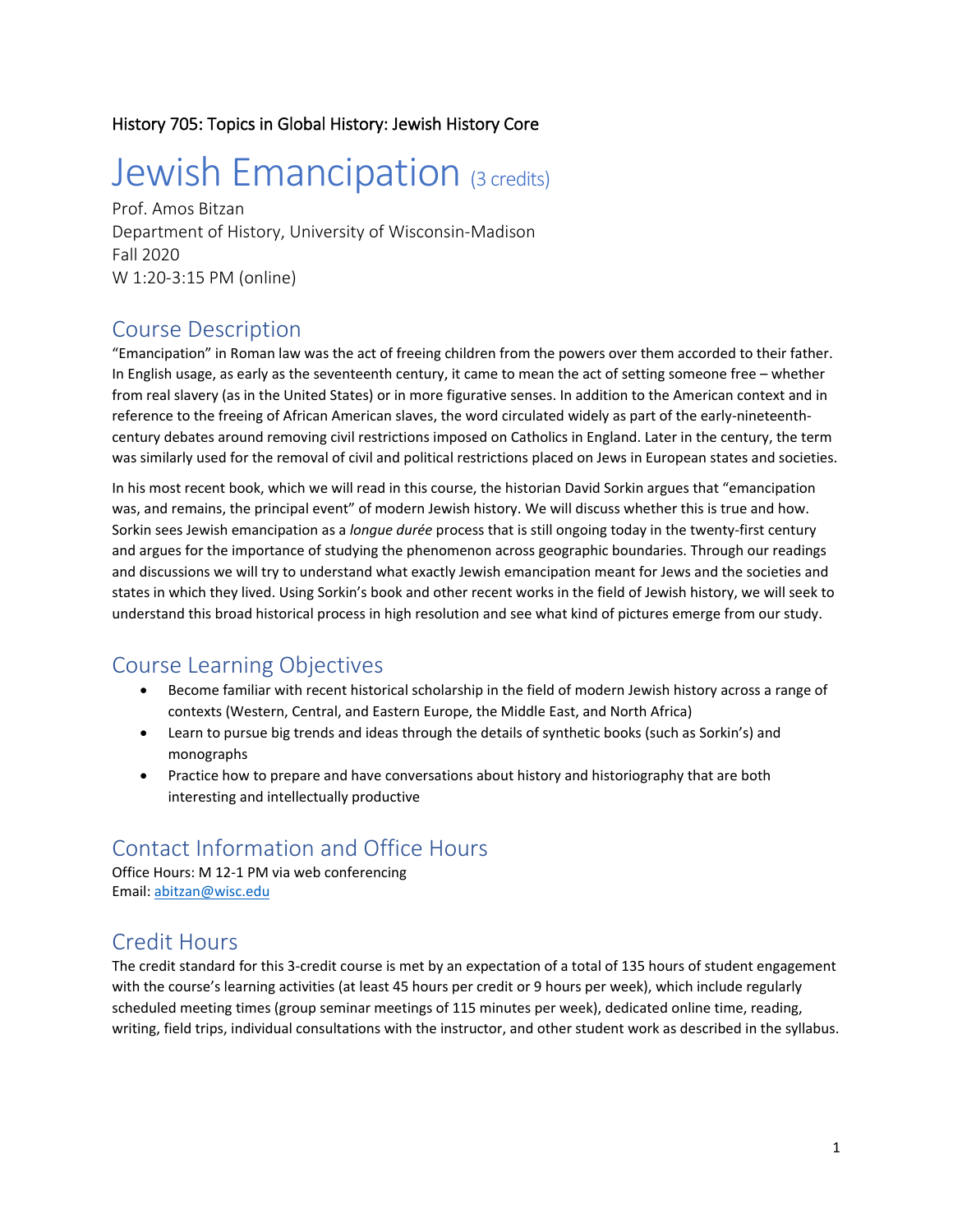# Schedule of Readings

## Week 1: Course Introduction (September 2)

Salo Baron, "Ghetto and Emancipation" *Menorah* XIV, no. 6 (June 1928): 515–28. Reprinted in *The Menorah Treasury*, ed. Leo W. Schwarz (Philadelphia: Jewish Publication Society of America, 1964), 50–63, [\(https://canvas.wisc.edu/\)](https://canvas.wisc.edu/).

# Week 2: Emancipation in Comparison (September 9)

David Sorkin, *Jewish Emancipation: A History Across Five Centuries* (Princeton: Princeton University Press, 2019), [https://search.library.wisc.edu/catalog/9912846462402121,](https://search.library.wisc.edu/catalog/9912846462402121) Parts I-III.

### Week 3: Beyond Emancipation (September 16)

Sorkin, *Jewish Emancipation*, Parts IV-V and Conclusion.

### Week 4: The Locus Classicus – Germany (September 23)

Robin Judd, *Contested Rituals : Circumcision, Kosher Butchering, and Jewish Political Life in Germany, 1843-1933* (Ithaca: Cornell University Press, 2007)[, https://search.library.wisc.edu/catalog/9911066866202121.](https://search.library.wisc.edu/catalog/9911066866202121)

# Week 5: Wither Emancipation in Poland-Lithuania? (September 30)

Gershon Hundert, *Jews in Poland-Lithuania in the Eighteenth Century: A Genealogy of Modernity* (Berkeley and Los Angeles: University of California Press, 2004), [https://search.library.wisc.edu/catalog/9911034060802121.](https://search.library.wisc.edu/catalog/9911034060802121)

# Week 6: In the Russian Empire (October 7)

Natan M. Meir, *Kiev: Jewish Metropolis: A History, 1859-1914* (Bloomington: Indiana University Press, 2010), [https://search.library.wisc.edu/catalog/9911070491802121.](https://search.library.wisc.edu/catalog/9911070491802121)

# Week 7: The Soviet Union (October 14)

Elissa Bemporad, *Becoming Soviet Jews: The Bolshevik Experiment in Minsk* (Bloomington: Indiana University Press, 2013), [https://search.library.wisc.edu/catalog/9911069042302121.](https://search.library.wisc.edu/catalog/9911069042302121)

# Week 8: Interwar Poland (October 21)

Daniel Heller, *Jabotinsky's Children: Polish Jews and the Rise of Right-Wing Zionism* (Princeton: Princeton University Press, 2017)[, https://search.library.wisc.edu/catalog/9912420179702121.](https://search.library.wisc.edu/catalog/9912420179702121)

# Week 9: Morocco (October 28)

Jessica Marglin, *Across Legal Lines: Jews and Muslims in Modern Morocco* (New Haven: Yale University Press, 2016), [https://search.library.wisc.edu/catalog/991022199656502122.](https://search.library.wisc.edu/catalog/991022199656502122)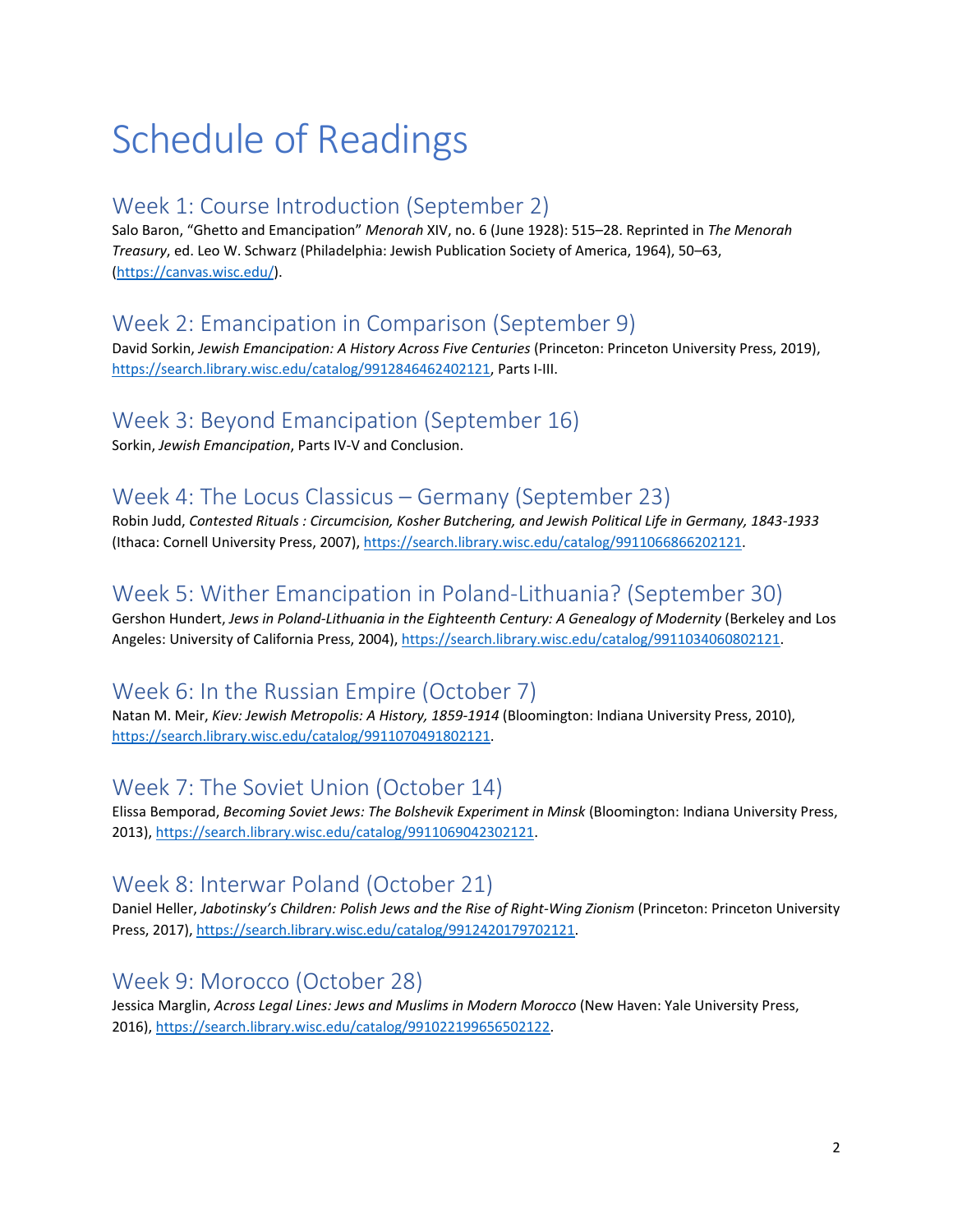#### Week 10: Algeria (November 4)

Joshua Cole, *Lethal Provocation: The Constantine Murders and the Politics of French Algeria* (Ithaca: Cornell University Press, 2019)[, https://search.library.wisc.edu/catalog/9912837137102121.](https://search.library.wisc.edu/catalog/9912837137102121)

### Week 11: The Shoah (November 11)

Evgeny Finkel, *Ordinary Jews: Choice and Survival during the Holocaust* (Princeton: Princeton University Press, 2017), [https://search.library.wisc.edu/catalog/9912309308602121.](https://search.library.wisc.edu/catalog/9912309308602121)

## Week 12: Post-War (November 18)

Lukasz Krzyzanowski, translated by Madeline Levine, *Ghost Citizens: Jewish Return to a Postwar City* (Cambridge: Harvard University Press, 2020)[, https://search.library.wisc.edu/catalog/9913019651502121.](https://search.library.wisc.edu/catalog/9913019651502121)

# Week 13: Ottoman Palestine (November 25)

Michelle Campos, *Ottoman Brothers: Muslims, Christians, and Jews in Early Twentieth-Century Palestine* (Stanford: Stanford University Press, 2011), [https://search.library.wisc.edu/catalog/9910101573902121.](https://search.library.wisc.edu/catalog/9910101573902121)

## Week 14: Mandate Palestine (December 2)

Hillel Cohen, translated by Haim Watzman, *Year Zero of the Arab-Israeli Conflict: 1929* (Waltham: Brandeis University Press, 2015), [https://search.library.wisc.edu/catalog/9912285382702121.](https://search.library.wisc.edu/catalog/9912285382702121)

### Week 15: The State of Israel (December 9)

Orit Rozin, translated by Haim Watzman, *The Rise of the Individual in 1950s Israel: A Challenge to Collectivism* (Waltham: Brandeis University Press, 2011), [https://search.library.wisc.edu/catalog/9910113462502121.](https://search.library.wisc.edu/catalog/9910113462502121)

Recommended as background: Anita Shapira, translated by Anthony Berris, *Israel: A History* (Waltham: Brandeis University Press, 2012)[, https://search.library.wisc.edu/catalog/9910128355402121.](https://search.library.wisc.edu/catalog/9910128355402121)

#### Requirements

#### Weekly Polemic: 10%

By noon on Tuesday, a day before our session, write an angry or ecstatic piece of 200 to 500 words either savaging one aspect of our book that week or extolling its virtues (if relevant, vis-à-vis other works or approaches we have encountered in the course). Post in the appropriate Canvas discussion thread. We will take 5-10 minutes at the beginning of seminar to read these.

#### Active, Reflective Participation in Every Session: 40%

Every week, each of you should come prepared with three questions you have about the work(s) we have read that will serve as a springboard for discussion. These can be big interpretive questions or smaller factual matters. They can also be responses or critiques of weekly polemics from that week. We will go through the seminar in "round-robin" format, where one person poses the question and then moderates a discussion about it.